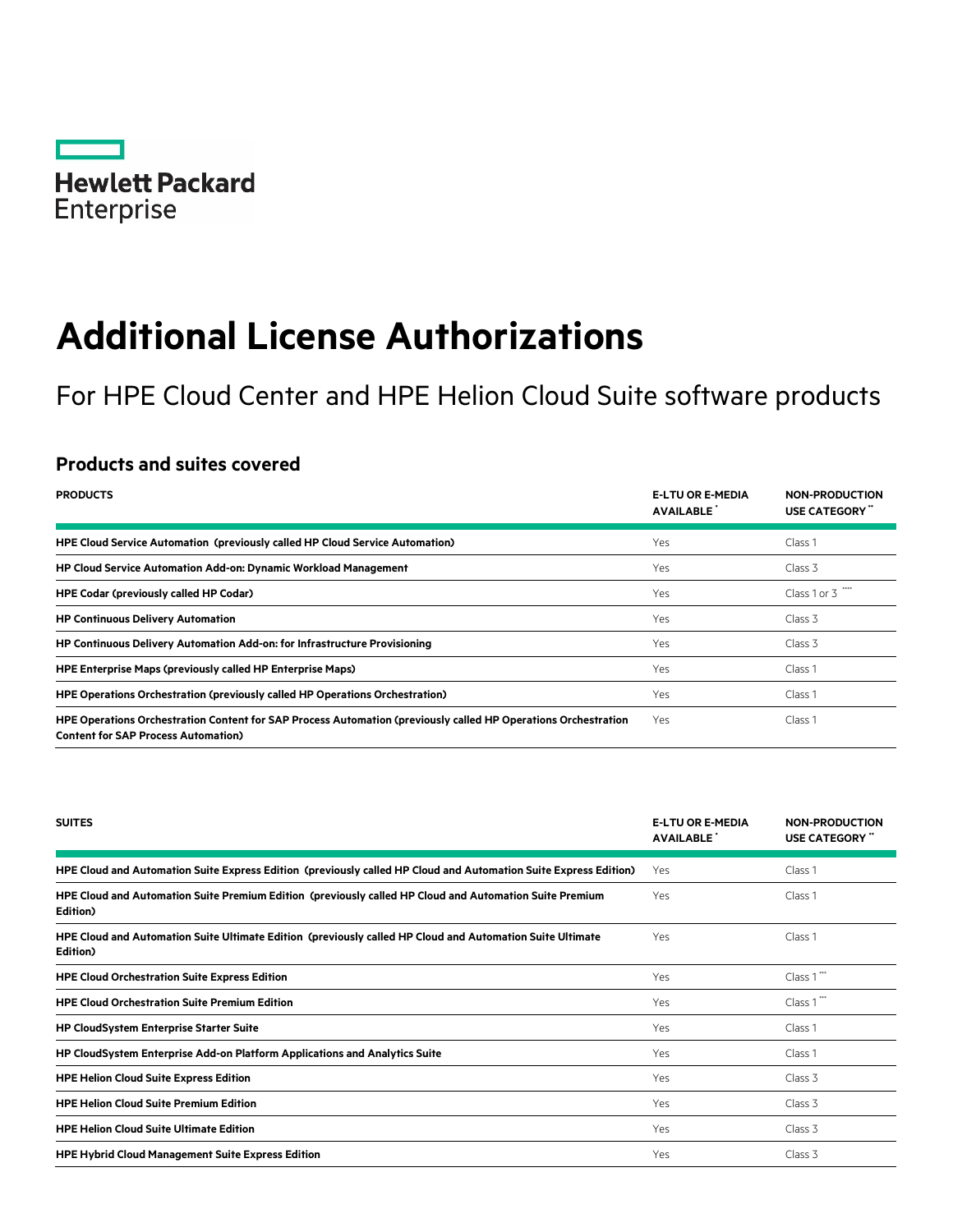| <b>HPE Hybrid Cloud Management Suite Premium Edition</b>                                                                             | Yes | Class 3 |
|--------------------------------------------------------------------------------------------------------------------------------------|-----|---------|
| <b>HPE Hybrid Cloud Management Suite Ultimate Edition</b>                                                                            | Yes | Class 3 |
| * Any product sold as E-LTU or E-Media shall be delivered electronically regardless of any contrary designation in a purchase order. |     |         |

\*\* Non-production use rights, if any, can be found at **[hpe.com/software/SWlicensing](http://www.hpe.com/software/SWlicensing)**.

\*\*\* Determined by individual component product's Non-Production classification.

\*\*\*\* See software specific license terms.

# **Definitions**

Capitalized terms not otherwise defined in this ALA document are defined in the governing agreement.

| <b>TERM</b>                               | <b>DEFINITION</b>                                                                                                                                                                                                                                                                                                                                                                                                                                                                                                           |  |
|-------------------------------------------|-----------------------------------------------------------------------------------------------------------------------------------------------------------------------------------------------------------------------------------------------------------------------------------------------------------------------------------------------------------------------------------------------------------------------------------------------------------------------------------------------------------------------------|--|
| <b>Administrative User</b>                | means a specific individual authorized to execute the workflow.                                                                                                                                                                                                                                                                                                                                                                                                                                                             |  |
| Agent                                     | means that portion of the software that manages and is required for each physical server, virtual server or container.                                                                                                                                                                                                                                                                                                                                                                                                      |  |
| <b>Application Model</b>                  | means software solution designed to help users perform specific tasks. Examples of Application Models include portals, financial management<br>systems, retail POS software, human and customer relationship management software etc. The Application Model can consist of one more<br>individual programs including Databases, Application Servers and the infrastructure on which the platform and application run. Every Application<br>Model can have multiple versions which don't add to the Application Model count. |  |
| <b>Application Server</b>                 | means software that can be deployed standalone or clustered and has the sole purpose of acting as a container that hosts and executes one or<br>more applications. Application Servers are typically J2EE application servers or .Net application servers.                                                                                                                                                                                                                                                                  |  |
| Client                                    | means any application or systems which provide functionality separate from that of the Software while providing for the facility to connect to and<br>interact with the Software.                                                                                                                                                                                                                                                                                                                                           |  |
| <b>Cloud Content</b>                      | means HP IT Executive Scorecard Cloud Content Acceleration Pack (CAP). Cloud CAP provides a set of items (Dashboard pages, Scorecards,<br>Contexts, KPIs, and more) that automatically gathers information from across your cloud deployment to build key performance indicators (KPIs),<br>metrics, pages and show back information related to Cloud provisioning issues.                                                                                                                                                  |  |
| <b>Concurrent User or CC User</b>         | means the software is licensed by the amount of users that simultaneously Use the software at any one point in time. The software can be<br>installed on any number of computers, provided that the actual usage of the software does not exceed the number of licenses purchased.                                                                                                                                                                                                                                          |  |
| <b>Connector</b>                          | means an integration element to a certain software, Device format or function through use of the HP software.                                                                                                                                                                                                                                                                                                                                                                                                               |  |
| <b>Content Pack</b>                       | means the pre-packaged programs, utilities and data included with the application.                                                                                                                                                                                                                                                                                                                                                                                                                                          |  |
| Core                                      | means the server side component of software. Is typically complemented by an Agent component.                                                                                                                                                                                                                                                                                                                                                                                                                               |  |
| <b>Database</b>                           | means application data including table structure, stored procedures, and other functionality that runs on a Database Instance.                                                                                                                                                                                                                                                                                                                                                                                              |  |
| <b>Database Instance</b>                  | means a software application that has the sole purpose of acting as a container that hosts and executes one or more Databases                                                                                                                                                                                                                                                                                                                                                                                               |  |
|                                           | • For Microsoft SQL Server, Database Instance is one SQL Server Service with its own port, logins and set of system and user Databases.                                                                                                                                                                                                                                                                                                                                                                                     |  |
|                                           | • For an Oracle database, Database Instance is one SID (Oracle system ID) in a database environment, including the RDBMS software, table<br>structure, stored procedures and other functionality. For Oracle RAC, each Instance referencing a database environment is a Database Instance.                                                                                                                                                                                                                                  |  |
|                                           | • For DB2 databases, Database Instance is one DB2 Database Instance as identified by a DB2 Instance with its User, TCP/IP service port on a<br>given system.                                                                                                                                                                                                                                                                                                                                                                |  |
|                                           | • For Sybase and Informix Server, Database Instance is one Server (SAP Sybase Adaptive Server) with its own login, Dataserver port and set of<br>system and user Databases.                                                                                                                                                                                                                                                                                                                                                 |  |
| Device or Dev                             | means an addressable entity, physical or virtual, including but not limited to router, switch, bridge, hub, server, PC, laptop, handheld device or<br>printer that resides within the range defined for interrogation and asset tracking.                                                                                                                                                                                                                                                                                   |  |
| E-LTU and E-Media                         | means products which are electronically delivered only, and as such any references to FOB Destination or delivery methods that are stated on<br>Your purchase order other than electronic shall be null and void with respect to these E-LTU or E-Media products.                                                                                                                                                                                                                                                           |  |
| Foundation or<br><b>Foundation Server</b> | means the server side component of software that is required in order to get an operational Implementation as specified in the software specific<br>license terms below.                                                                                                                                                                                                                                                                                                                                                    |  |
| Implementation                            | means an installation of the software on a single Server or installed on a cluster of Servers which work together as a single installation of the<br>software.                                                                                                                                                                                                                                                                                                                                                              |  |
| Instance                                  | means each Implementation of the application installed on a Server.                                                                                                                                                                                                                                                                                                                                                                                                                                                         |  |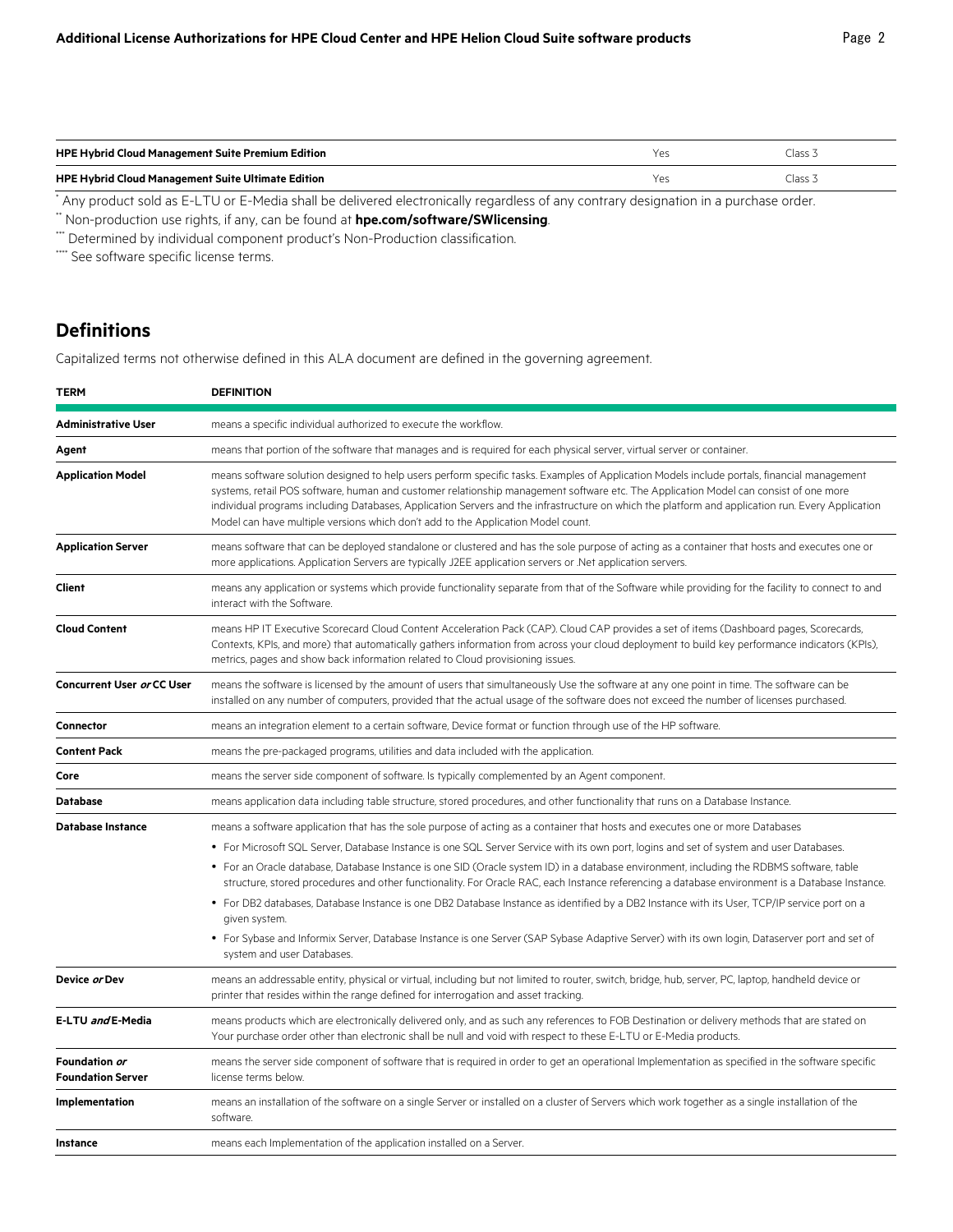|--|--|

| <b>TERM</b>                                           | <b>DEFINITION</b>                                                                                                                                                                                                                                                                                                                                                                                                                                                                                                                                                                                                                                                                                                                                        |  |
|-------------------------------------------------------|----------------------------------------------------------------------------------------------------------------------------------------------------------------------------------------------------------------------------------------------------------------------------------------------------------------------------------------------------------------------------------------------------------------------------------------------------------------------------------------------------------------------------------------------------------------------------------------------------------------------------------------------------------------------------------------------------------------------------------------------------------|--|
| <b>LTU</b>                                            | means License To Use.                                                                                                                                                                                                                                                                                                                                                                                                                                                                                                                                                                                                                                                                                                                                    |  |
| Named User or<br><b>Nmd User</b>                      | means a specific individual authorized by you to access the software regardless of whether they are actively using the software.                                                                                                                                                                                                                                                                                                                                                                                                                                                                                                                                                                                                                         |  |
| Node                                                  | means a specific Node that is further defined in the Software Specific Terms below.                                                                                                                                                                                                                                                                                                                                                                                                                                                                                                                                                                                                                                                                      |  |
| <b>Operating System Instance</b><br>or OS Inst or OSI | means each implementation of the bootable program that can be installed onto a physical system or a partition, such as system Virtual Machines,<br>virtual environments, virtual private servers, containers, quests and zones within the physical system. A physical system can contain multiple<br>Operating System Instances. A container means a system partition based on software rather than hardware. Guests means a VM system running<br>on a host system where the host runs its own complete OS Instance (as opposed to a hypervisor), like VMware Workstation. Zone means<br>Oracle/Sun Solaris specific nomenclature for a software partition which can run a virtual OS instance including but not limited to Sparse, native,<br>and ipkg. |  |
| <b>Points</b>                                         | means the numerical tracking system representing the total number of metrics you are authorized to execute.                                                                                                                                                                                                                                                                                                                                                                                                                                                                                                                                                                                                                                              |  |
| <b>SAP Instance</b>                                   | means a standalone SAP basis unit which provides services used by clients connected to the SAP system. Among these services are the message<br>server and the enqueue server, which run only on the single SAP Central Instance.                                                                                                                                                                                                                                                                                                                                                                                                                                                                                                                         |  |
| Server                                                | means any designated computer system in which an Instance or Instances of the software is installed.                                                                                                                                                                                                                                                                                                                                                                                                                                                                                                                                                                                                                                                     |  |
| <b>Shift User</b>                                     | means a user that has the right to use the product on each of three(3) shifts, It is the equivalent of one(1) shift worker regardless of shift and<br>supports three(3) specific individuals working non-overlapping shifts.                                                                                                                                                                                                                                                                                                                                                                                                                                                                                                                             |  |
| <b>Suite</b>                                          | means two or more software products combined into a single license offering or a single software product which includes two or more licenses.<br>The specific software products included in a Suite are specified in the software specific license terms below. Software products included in a Suite<br>are governed by the individual authorizations and use restrictions associated with each software product, except where specified in the specific<br>Suite software specific license terms below.                                                                                                                                                                                                                                                |  |
| Term License to Use or<br><b>Term LTU</b>             | means a software License To Use (LTU) which indicates in its license description that the license is valid for a specific period of time such as One<br>Month (1M), One Year (1Y) etc. Term LTU's are not perpetual licenses.                                                                                                                                                                                                                                                                                                                                                                                                                                                                                                                            |  |
| <b>Term Support</b>                                   | means a fixed period support offering that is only valid during the time period of the associated Term LTU.                                                                                                                                                                                                                                                                                                                                                                                                                                                                                                                                                                                                                                              |  |
| <b>Unit</b>                                           | means a rationalized unit of licensing that provides entitlement to multiple metrics in a pre-defined ratio. This licensing Unit enables a customer to<br>purchase entitlement as Units and apply it to any of the underlying metrics defined by the Unit. See software specific license terms for the<br>definition of Unit for products and suites that are licensed by Unit.                                                                                                                                                                                                                                                                                                                                                                          |  |
| Unlimited or Unl                                      | means without restrictions in terms of number of systems, Devices or media, depending on the context.                                                                                                                                                                                                                                                                                                                                                                                                                                                                                                                                                                                                                                                    |  |
| User                                                  | means a user whose Use is restricted to the type of software that is being licensed.                                                                                                                                                                                                                                                                                                                                                                                                                                                                                                                                                                                                                                                                     |  |
| Virtual Machine(s) or VM(s)                           | means a computer that does not physically exist but is simulated by another computer.                                                                                                                                                                                                                                                                                                                                                                                                                                                                                                                                                                                                                                                                    |  |
| <b>Workflow Author Named</b><br>User                  | means a specific administrator who is authorized to create and edit process automation workflows.                                                                                                                                                                                                                                                                                                                                                                                                                                                                                                                                                                                                                                                        |  |

## **Software specific license terms**

For software products with software specific license terms, these terms are described below. Software products covered by this ALA document (as listed above) and not covered in this section do not have software specific license terms.

#### **HPE Cloud Service Automation (previously called HP Cloud Service Automation)**

HPE Cloud Service Automation is licensed by a pack of 10 Operating System Instances. HP Cloud Service Automation 10 OS Instance pack includes a limited HP Universal CMDB (UCMDB) Foundation license which provides the right to use the UCMDB Server, the Data Flow Probe infrastructure, the UCMDB Admin UI, and the UCMDB Browser only in conjunction with HP Cloud Service Automation. The rights to use Universal Discovery, Configuration Manager, and UCMDB adapters for third-party repositories must be licensed separately.

## **HP Cloud Service Automation Add-on: Dynamic Workload Management (previously called HP Cloud Service Automation Dynamic Workload Management and Adaptive Computing Moab for HP Cloud Service Automation)**

HP Cloud Service Automation Add-on: Dynamic Workload Management can only be used and integrated with HP Cloud Service Automation and cannot be used as a stand-alone product. The HP Cloud Service Automation Add-on: Dynamic Workload Management Media includes multiple product functionality including Moab Workload Manager, Moab Accounting Manager and Moab Viewpoint Portal. The license for this product entitles Use of and access to the Workload Manager and Accounting Manager functionality. Use of the Moab Viewpoint Portal is restricted to the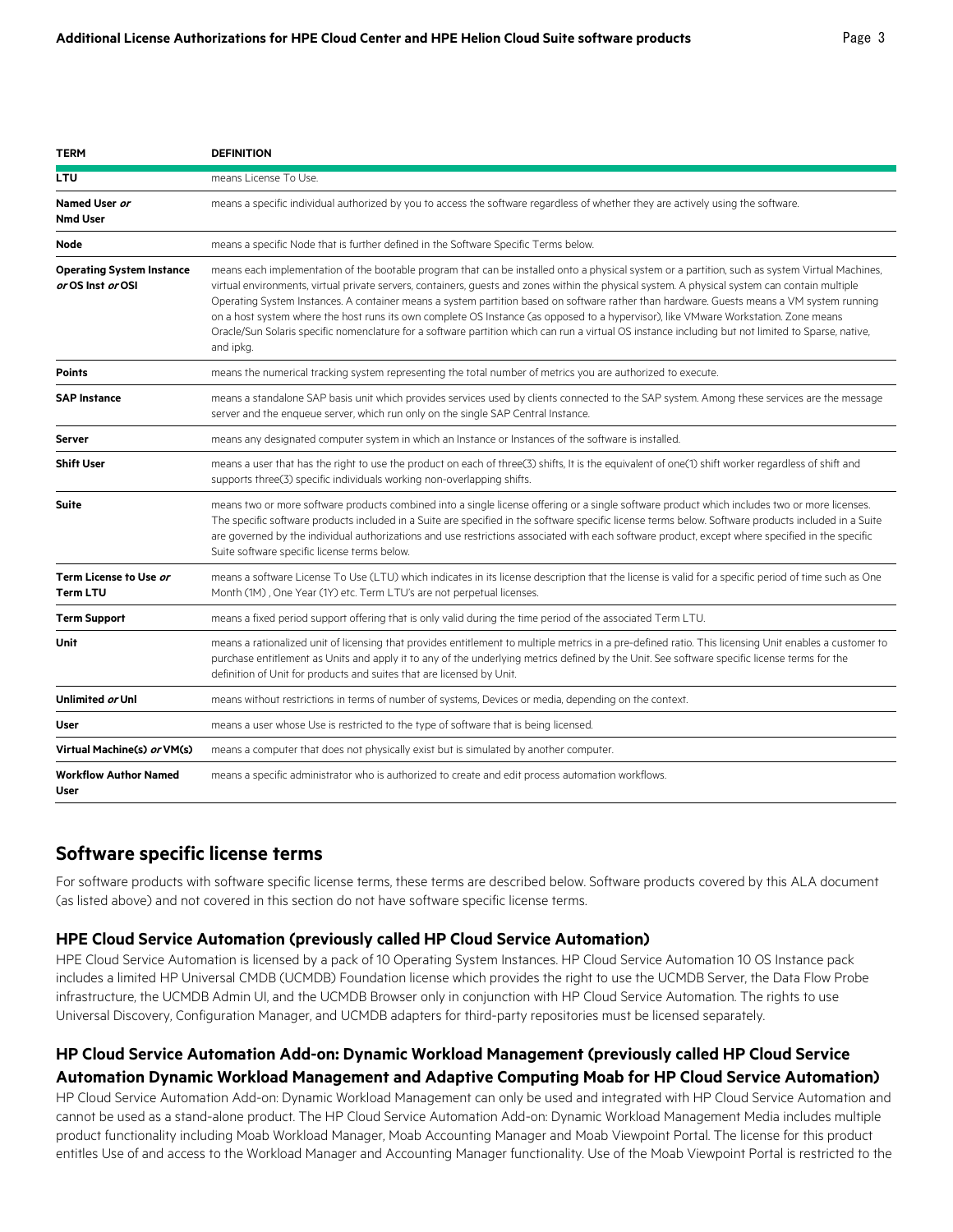system administrator functionality only, which includes the ability to create policies and set system configurations. It is not allowed to use the Viewpoint Portal "end-user" user interfaces (menus and reports) including the ability to create and submit service requests. It is only allowed to install and use the HP Cloud Service Automation Add-on: Dynamic Workload Management software as a complete software product and portions might not be used on a standalone basis separate from the complete software product.

#### **HPE Codar (previously called HP Codar)**

HPE Codar is licensed by a pack of 10 Operating System Instances. When HPE Codar is used with HPE Cloud Service Automation, the number of OS Instance licenses must be the same. The HPE Codar 10 OS Instance Pack version 2 license introduced in April 2017 is classified as Non-Production Use Category Class 1, the HPE Codar 10 OS Instance Pack license is classified as Non-Production Use Category Class 3.

#### **HP Continuous Delivery Automation**

Each Instance of HP Continuous Delivery Automation is licensed by Application Model. Any provisioning using HP Continuous Delivery Automation requires HP Continuous Delivery Automation Add-on: for Infrastructure Provisioning license for each OS Instance provisioned. HP Continuous Delivery Automation requires additional licenses for separate Development and Test environments.

### **HP Continuous Delivery Automation Add-on: for Infrastructure Provisioning (previously called HP Matrix Operating Environment for Continuous Delivery Automation)**

HP Continuous Delivery Automation Add-on: for Infrastructure Provisioning is licensed by a pack of 100 Operating System Instances.

#### **HPE Enterprise Maps (previously called HP Enterprise Maps)**

HPE Enterprise Maps is licensed by Named User, Concurrent User and Connector. This Connector license authorizes bi-directional integration.

#### **HPE Operations Orchestration (previously called HP Operations Orchestration)**

HPE Operations Orchestration is licensed by Node. The license includes the Core Server, central Server, remote access Server, entire standard content library, all 3rd party integration components and Unlimited users and administrators/authors.

- For HPE Operations Orchestration Server and Storage Node (previously called HPE Operations Orchestration Enterprise Orchestrated Node) the Node can represent OS Instances on a physical Device or a Virtual Machine, a physical Device hosting multiple VMs where there are multiple OS Instances, and storage arrays
- For HPE Operations Orchestration Network Node (previously called HPE Operations Orchestration Network Orchestrated Node) the Node can represent network Devices such as a switch, router or hub
- For HPE Operations Orchestration Edge Device Node the Node can represent end user Devices such as Clients, laptops/desktops, handhelds, smart Devices, and SOHO Devices such as low cost WiFi routers, switches, cable boxes
- For HPE Operations Orchestration Virtual Machine 10 Node (previously called HPE Operations Orchestration CloudFlex 10 Orchestrated Node) each Node represents a Virtual Machine.

HPE Operations Orchestration Platform is only licensed to customers who purchased HPE Operations Orchestration Platform prior to September 1, 2011. HPE Operation Orchestration Platform license includes the Core Server, central Server, remote access Server, entire standard content library and all 3rd party integration components. HPE Operations Orchestration Platform allows software architecture independent of the number of Core Servers and can be installed on any number of computers, provided that the actual usage of the software does not exceed the number of licenses purchased as per the Device tier package.

HPE Operations Orchestration Platform for Integration Only is only licensed to customers who purchased HPE Operations Orchestration Platform for Integration Only prior to September 1, 2011. HPE Operations Orchestration Platform for Integration Only license is restricted to integration of HP Server Automation or HP Network Automation with ticketing or monitoring systems, and may not be used for alert/incident resolution automation or other broader Run Book Automation use cases.

HPE Operations Orchestration Content for SAP Process Automation (previously called HP Operations Orchestration Content for SAP Process Automation and HP Operations Orchestration SAP Process Automation) is licensed per 5 SAP Instances.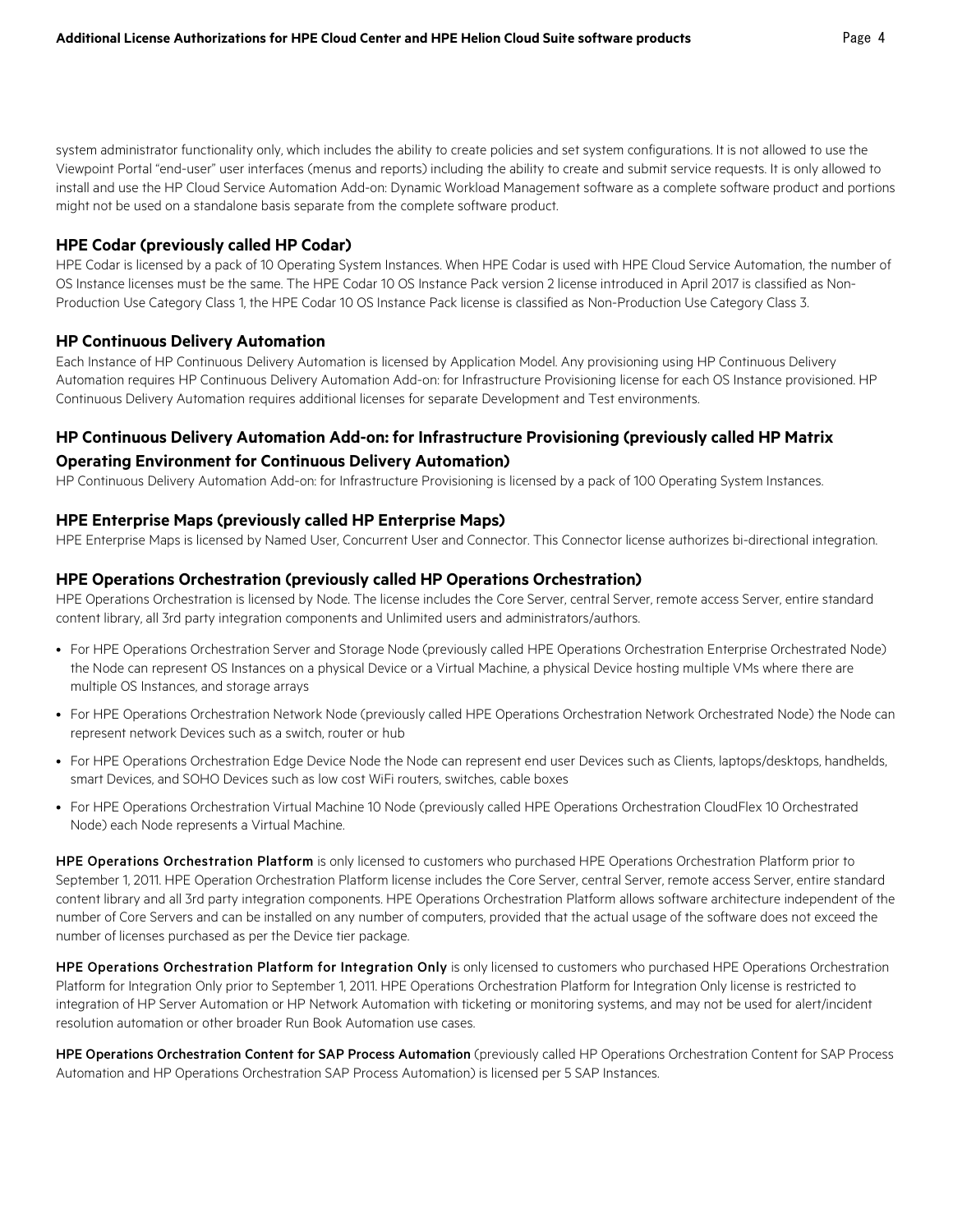| <b>SUITE</b>                                                                                                                                                                                                                                                                                                                       | <b>OFFERING INCLUDES</b>                                                                                                                                                                                                                                                                                                                                                                              | <b>ADDITIONAL TERMS (IF ANY)</b>                                                                                                                                                                                                                                                                                                                                                                                                                                                                                                                                                                                                           |
|------------------------------------------------------------------------------------------------------------------------------------------------------------------------------------------------------------------------------------------------------------------------------------------------------------------------------------|-------------------------------------------------------------------------------------------------------------------------------------------------------------------------------------------------------------------------------------------------------------------------------------------------------------------------------------------------------------------------------------------------------|--------------------------------------------------------------------------------------------------------------------------------------------------------------------------------------------------------------------------------------------------------------------------------------------------------------------------------------------------------------------------------------------------------------------------------------------------------------------------------------------------------------------------------------------------------------------------------------------------------------------------------------------|
| <b>HPE Cloud and</b><br><b>Automation Suite</b><br><b>Express Edition</b><br><b>10 OS Instance Pack</b><br>(previously called HP<br><b>Cloud and Automation</b><br><b>Suite Express Edition</b><br>10 OS Instance Pack)                                                                                                            | • 1 HPE Cloud Service Automation 10 OS Instance Pack<br>• 10 HPE Operations Orchestration Server and Storage Node<br>• 1 HP IT Executive Scorecard Casual Named User<br>• 1 HP IT Executive Scorecard Named User                                                                                                                                                                                      | $\bullet$ N/A.<br>• Includes Virtual Machines and customer may combine the licenses - not to<br>exceed 10 total.<br>• For use only with Cloud Content.<br>• For use only with Cloud Content. Additional purchases of this Suite will not<br>include additional HP IT Executive Scorecard Named Users. Entitlement is<br>limited to 1 Named User per Implementation of HP CloudSystem Enterprise<br>Add-on Platform Applications and Analytics Suite.                                                                                                                                                                                       |
| <b>HPE Cloud and</b><br><b>Automation Suite</b><br><b>Premium Edition</b><br><b>10 OS Instance Pack</b><br>(previously called HP<br><b>Cloud and Automation</b><br><b>Suite Premium Edition</b><br>10 OS Instance Pack and<br>before that HP Cloud<br><b>Service Automation</b><br><b>Enterprise Suite 10 OS</b><br>Instance Pack) | • 1 HPE Cloud Service Automation 10 OS Instance Pack<br>• 10 HPE Server Automation Ultimate Edition OS Instance<br>• 10 HPE Operations Orchestration Server and Storage Node<br>• 1 HP IT Executive Scorecard Casual Named User<br>• 1 HP IT Executive Scorecard Named User                                                                                                                           | $\bullet$ N/A.<br>• Excluding Multi-Master and Service Automation Visualizer functionality.<br>• Includes Virtual Machines and customer may combine the licenses – not to<br>exceed 10 total.<br>• For use only with Cloud Content.<br>• For use only with Cloud Content. Additional purchases of this Suite will not<br>include additional HP IT Executive Scorecard Named Users. Entitlement is<br>limited to 1 Named User per Implementation of HP CloudSystem Enterprise<br>Add-on Platform Applications and Analytics Suite.                                                                                                          |
| <b>HPE Cloud and</b><br><b>Automation Suite</b><br><b>Ultimate Edition</b><br>10 OS Instance Pack<br>(previously called HP<br><b>Cloud and Automation</b><br><b>Suite Ultimate Edition</b><br>10 OS Instance Pack)                                                                                                                 | • 1 HPE Cloud Service Automation 10 OS Instance Pack<br>• 10 HPE Server Automation Ultimate Edition OS Instance<br>• 10 HPE Operations Orchestration Server and Storage Node<br>• 1 HP Database & Middleware Automation Database Module<br>for Database Instance<br>• 1 HP IT Executive Scorecard Casual Named User<br>• 1 HP IT Executive Scorecard Named User                                       | $\bullet$ N/A.<br>• Full Multi-Master and Service Automation Visualizer functionality.<br>• Includes Virtual Machines and customer may combine the licenses - not to<br>exceed 10 total.<br>$\bullet$ N/A.<br>• For use only with Cloud Content.<br>• For use only with Cloud Content. Additional purchases of this Suite will not<br>include additional HP IT Executive Scorecard Named Users. Entitlement is<br>limited to 1 Named User per Implementation of HP CloudSystem Enterprise<br>Add-on Platform Applications and Analytics Suite.                                                                                             |
| <b>HPE Cloud Orchestration</b><br><b>Suite Express Edition</b><br><b>10 OS Instance Pack</b>                                                                                                                                                                                                                                       | • 1 HPE Cloud Service Automation 10 OS Instance Pack<br>• 10 HPE Operations Orchestration Server and Storage Node<br>• 1 HP IT Business Analytics Named User<br>• 10 HP Virtualization Performance Viewer / HPE Cloud<br>Optimizer OS Instance<br>• 1 HPE Enterprise Maps Named User<br>• 10 HP Operations Analytics Express Edition Operations<br>Analytics Node<br>• 1 HP Universal CMDB Foundation | $\bullet$ N/A<br>$\cdot$ N/A<br>• For use only with Cloud Analytics Content, also includes 1 Power Named<br>User per Order.<br>$\bullet$ N/A<br>• Limited to Cloud Assessment feature.<br>$\bullet$ N/A<br>• Includes one limited HP Universal CMDB (UCMDB) Foundation license per<br>order, which provides the right to use the UCMDB Server, the Data Flow<br>Probe infrastructure, the UCMDB Admin UI, and the UCMDB Browser only in<br>conjunction with HP Cloud Orchestration Suite. The rights to use Universal<br>Discovery, Configuration Manager, and UCMDB adapters for third-party<br>repositories must be licensed separately. |

## **HPE Cloud Center Suite and HPE Helion Cloud Suite offerings**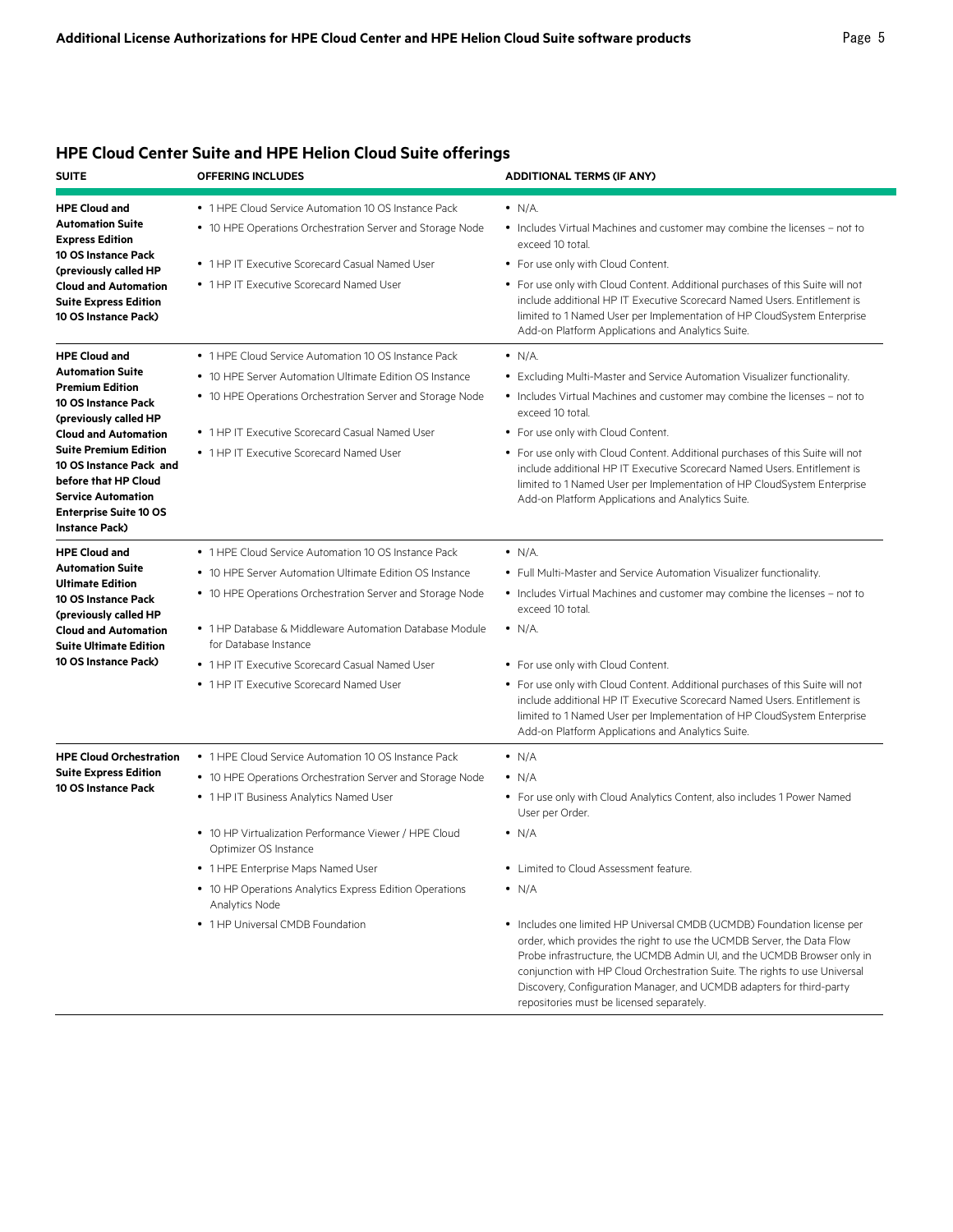| <b>SUITE</b>                                                                                 | <b>OFFERING INCLUDES</b>                                                                                          | <b>ADDITIONAL TERMS (IF ANY)</b>                                                                                                                                                                                                                                                                                                                                                                                                |
|----------------------------------------------------------------------------------------------|-------------------------------------------------------------------------------------------------------------------|---------------------------------------------------------------------------------------------------------------------------------------------------------------------------------------------------------------------------------------------------------------------------------------------------------------------------------------------------------------------------------------------------------------------------------|
| <b>HPE Cloud Orchestration</b><br><b>Suite Premium Edition</b><br><b>10 OS Instance Pack</b> | • 1 HPE Cloud Service Automation 10 OS Instance Pack<br>• 10 HPE Operations Orchestration Server and Storage Node | $\bullet$ N/A<br>$\bullet$ N/A                                                                                                                                                                                                                                                                                                                                                                                                  |
|                                                                                              | • 1 HP IT Business Analytics Named User                                                                           | • For use only with Cloud Analytics Content, also includes 1 Power Named<br>User per Order.                                                                                                                                                                                                                                                                                                                                     |
|                                                                                              | • 10 HP Virtualization Performance Viewer / HPE Cloud<br>Optimizer OS Instance                                    | $\bullet$ N/A                                                                                                                                                                                                                                                                                                                                                                                                                   |
|                                                                                              | • 1 HPE Enterprise Maps Named User                                                                                | • Limited to Cloud Transformation feature.                                                                                                                                                                                                                                                                                                                                                                                      |
|                                                                                              | • 10 HP Operations Analytics Premium Edition Operations<br>Analytics Node                                         | $\bullet$ N/A                                                                                                                                                                                                                                                                                                                                                                                                                   |
|                                                                                              | • 1 HP Universal CMDB Foundation                                                                                  | • Includes one limited HP Universal CMDB (UCMDB) Foundation license per<br>order, which provides the right to use the UCMDB Server, the Data Flow<br>Probe infrastructure, the UCMDB Admin UI, and the UCMDB Browser only in<br>conjunction with HP Cloud Orchestration Suite. The rights to use Universal<br>Discovery, Configuration Manager, and UCMDB adapters for third-party<br>repositories must be licensed separately. |
|                                                                                              | • 1 HPE Data Center Automation Suite Premium Edition 10                                                           | · Includes:                                                                                                                                                                                                                                                                                                                                                                                                                     |
|                                                                                              | OS Instance Pack                                                                                                  | o 10 HP Data Center Virtual Appliance OS Instance                                                                                                                                                                                                                                                                                                                                                                               |
|                                                                                              |                                                                                                                   | o 10 HP IT Operations Compliance Premium Edition OS Instance                                                                                                                                                                                                                                                                                                                                                                    |
|                                                                                              |                                                                                                                   | o 1 HP Database and Middleware Automation Premium Edition OS<br>Instance                                                                                                                                                                                                                                                                                                                                                        |
|                                                                                              |                                                                                                                   | o 1 HPE Network Automation Premium Edition Node                                                                                                                                                                                                                                                                                                                                                                                 |
|                                                                                              | • 1 HP Operations Bridge Premium Edition Suite 10 Node                                                            | • Includes:                                                                                                                                                                                                                                                                                                                                                                                                                     |
|                                                                                              | Pack Node                                                                                                         | o 1 HP Operations Manager i Event Management Foundation 10 Pack<br><b>Operations Bridge Nodes</b>                                                                                                                                                                                                                                                                                                                               |
|                                                                                              |                                                                                                                   | o 1 HP Monitoring Automation for Composite Applications 10 Pack<br>Operations Bridge Nodes                                                                                                                                                                                                                                                                                                                                      |
|                                                                                              |                                                                                                                   | o 1 HPE Operations Bridge Reporter Standard Edition 10 Pack Operations<br><b>Bridge Nodes</b>                                                                                                                                                                                                                                                                                                                                   |
|                                                                                              | • 10 HP Operations Bridge System Collector OS Instance                                                            | $\bullet$ N/A                                                                                                                                                                                                                                                                                                                                                                                                                   |
| <b>HP CloudSystem</b>                                                                        | • 5 HPE Cloud Service Automation 10 OS Instance Pack                                                              | $\bullet$ N/A.                                                                                                                                                                                                                                                                                                                                                                                                                  |
| <b>Enterprise Starter Suite</b>                                                              | • 50 HPE Server Automation Ultimate Edition OS Instance                                                           | • Excluding Multi-Master and Service Automation Visualizer functionality.                                                                                                                                                                                                                                                                                                                                                       |
|                                                                                              | • 50 HPE Operations Orchestration Server and Storage Node                                                         | $\bullet$ N/A.                                                                                                                                                                                                                                                                                                                                                                                                                  |
|                                                                                              | • 5 HP Database & Middleware Automation Database Module<br>for Database Instance                                  | $\bullet$ N/A.                                                                                                                                                                                                                                                                                                                                                                                                                  |
| <b>HP CloudSystem</b>                                                                        | • 10 HPE Server Automation Ultimate Edition OS Instances                                                          | • Excluding Multi-Master and Service Automation Visualizer functionality.                                                                                                                                                                                                                                                                                                                                                       |
| <b>Enterprise Add-on</b>                                                                     | • 1 HP Database Automation Database Module OS Instance                                                            | • Limited to 10 Database Instances.                                                                                                                                                                                                                                                                                                                                                                                             |
| <b>Platform Applications</b>                                                                 | • 1 HP IT Executive Scorecard Casual Named User                                                                   | • For use only with Cloud Content.                                                                                                                                                                                                                                                                                                                                                                                              |
| and Analytics Suite                                                                          | • 1 HP IT Executive Scorecard Named User                                                                          | • For use only with Cloud Content. Additional purchases of this Suite will not<br>include additional HP IT Executive Scorecard Named Users. Entitlement is<br>limited to 1 Named User per Implementation of HP CloudSystem Enterprise<br>Add-on Platform Applications and Analytics Suite.                                                                                                                                      |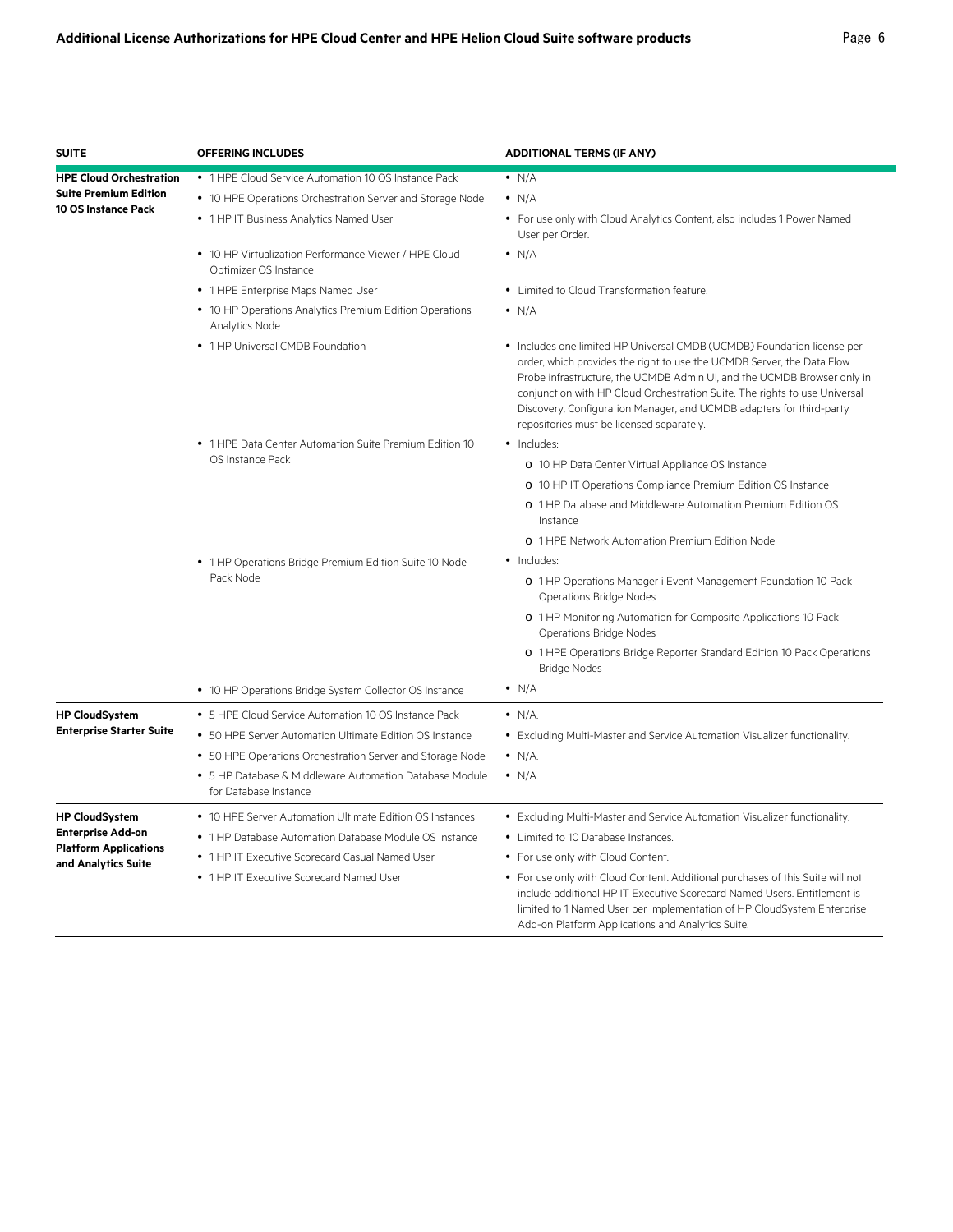÷

| <b>SUITE</b>                                                  | <b>OFFERING INCLUDES</b>                                                        | <b>ADDITIONAL TERMS (IF ANY)</b>                                                                                                                                                                                                                                 |
|---------------------------------------------------------------|---------------------------------------------------------------------------------|------------------------------------------------------------------------------------------------------------------------------------------------------------------------------------------------------------------------------------------------------------------|
| <b>HPE Helion Cloud Suite</b><br><b>Express Edition 10 OS</b> | • 1 HPE Data Center Automation Suite Express Edition 10 OS<br>Instance Pack     | • Does not include use of HPE Data Center Automation Virtual Appliance<br>Operations Portal cloud brokering, multi-tenancy, cloud analytics capabilities.                                                                                                        |
| <b>Instance Pack</b>                                          |                                                                                 | • Resource provider support in the HPE Data Center Automation Virtual<br>Appliance Operations Portal excludes the use of public cloud and Helion<br>Openstack resource providers.                                                                                |
|                                                               |                                                                                 | • Includes 1 HPE Data Center Automation Virtual Appliance, including the<br>following as embedded components of the Virtual Appliance that may<br>represent OS Instances on a physical Device, a Virtual Machine or a storage<br>array:                          |
|                                                               |                                                                                 | o 10 HPE Server Automation OS Instance (does not include the use of<br>Audit & Compliance, management of Solaris servers, Multi-Master,<br>Service Automation Visualizer or High Availability functionality as a part<br>of the HPE Server Automation component) |
|                                                               |                                                                                 | o 10 HPE Operations Orchestration Server & Storage Node (does not<br>include the use of HPE Operations Orchestration clustering<br>functionality)                                                                                                                |
|                                                               | • HPE Operations Bridge Premium Edition Suite 10<br>Operations Bridge Node Pack | • Includes 1 HP Operations Manager i Event Management Foundation 10 Pack<br>Operations Bridge Nodes                                                                                                                                                              |
|                                                               | • HP Operations Analytics Express Edition 10 Operations<br>Analytics Node Pack  | • Limited to Virtual Machine and Baremetal                                                                                                                                                                                                                       |
|                                                               | • HPE Cloud Optimizer Premium Edition 10 OS Instance Pack                       |                                                                                                                                                                                                                                                                  |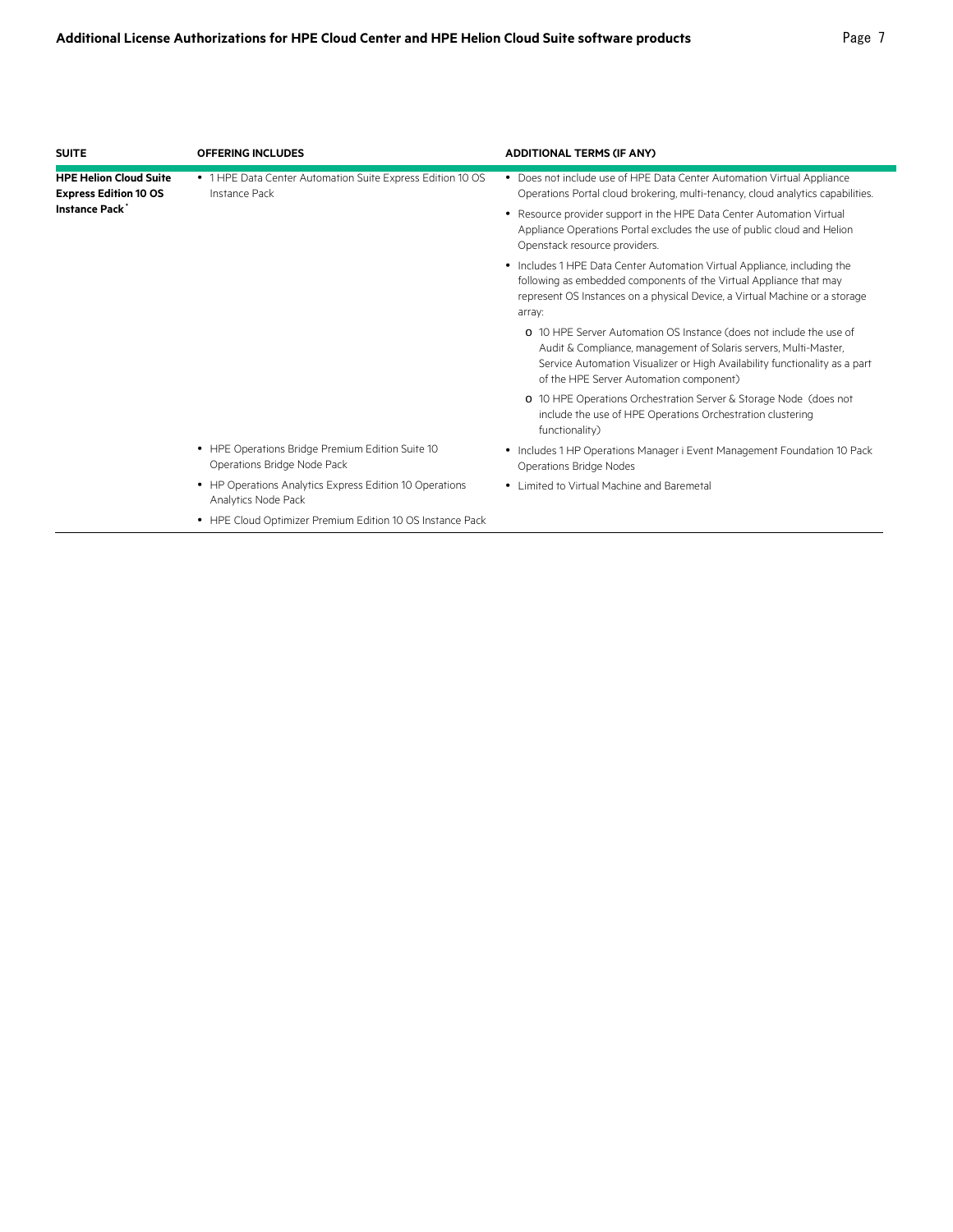| <b>SUITE</b>                                                  | <b>OFFERING INCLUDES</b>                                                                                 | <b>ADDITIONAL TERMS (IF ANY)</b>                                                                                                                                                                                                                                 |
|---------------------------------------------------------------|----------------------------------------------------------------------------------------------------------|------------------------------------------------------------------------------------------------------------------------------------------------------------------------------------------------------------------------------------------------------------------|
| <b>HPE Helion Cloud Suite</b><br><b>Premium Edition 10 OS</b> | • 1 HPE Data Center Automation Suite Express Edition 10 OS<br>Instance Pack                              | • Does not include use of HPE Data Center Automation Virtual Appliance<br>Operations Portal cloud brokering, multi-tenancy, cloud analytics capabilities.                                                                                                        |
| <b>Instance Pack</b>                                          |                                                                                                          | • Resource provider support in the HPE Data Center Automation Virtual<br>Appliance Operations Portal excludes the use of public cloud and Helion<br>Openstack resource providers.                                                                                |
|                                                               |                                                                                                          | • Includes 1 HPE Data Center Automation Virtual Appliance, including the<br>following as embedded components of the Virtual Appliance that may<br>represent OS Instances on a physical Device, a Virtual Machine or a storage<br>array:                          |
|                                                               |                                                                                                          | o 10 HPE Server Automation OS Instance (does not include the use of<br>Audit & Compliance, management of Solaris servers, Multi-Master,<br>Service Automation Visualizer or High Availability functionality as a part<br>of the HPE Server Automation component) |
|                                                               |                                                                                                          | o 10 HPE Operations Orchestration Server & Storage Node (does not<br>include the use of HPE Operations Orchestration clustering<br>functionality)                                                                                                                |
|                                                               | • HP IT Operations Compliance Premium Edition 10 OS<br>Instance Pack                                     |                                                                                                                                                                                                                                                                  |
|                                                               | • HP Database and Middleware Automation Premium Edition<br>1 OS Instance                                 |                                                                                                                                                                                                                                                                  |
|                                                               | • HPE Operations Bridge Premium Edition Suite 10                                                         | · Includes:                                                                                                                                                                                                                                                      |
|                                                               | Operations Bridge Node Pack                                                                              | o 1HP Operations Manager i Event Management Foundation 10 Pack<br>Operations Bridge Nodes                                                                                                                                                                        |
|                                                               |                                                                                                          | o 1HP Monitoring Automation for Composite Applications 10 Pack<br>Operations Bridge Nodes                                                                                                                                                                        |
|                                                               |                                                                                                          | o 1 HPE Operations Bridge Reporter Standard 10 Pack Operations Bridge<br>Nodes                                                                                                                                                                                   |
|                                                               |                                                                                                          | o 1 Business Value Dashboard per 1000 Operations Bridge Nodes (for HP<br>Operations Manager i 10.10 and higher)                                                                                                                                                  |
|                                                               | • HP Operations Analytics 10 Premium Edition Operations<br>Analytics Node Pack                           | • Limited to laaS Analytics                                                                                                                                                                                                                                      |
|                                                               | • HPE Cloud Optimizer Premium Edition 10 OS Instance Pack                                                |                                                                                                                                                                                                                                                                  |
|                                                               | • 1 HPE Cloud Service Automation 10 OS Instance Pack                                                     |                                                                                                                                                                                                                                                                  |
|                                                               | • 1 HPE Operations Orchestration 10 OS Instance Pack                                                     |                                                                                                                                                                                                                                                                  |
|                                                               | • 1 HP IT Business Analytics Casual Named User and 1 HP IT<br><b>Business Analytics Power Named User</b> | Limited to Cloud Analytics                                                                                                                                                                                                                                       |
|                                                               | • 1 HP Universal Discovery 10 OS Instance Pack                                                           |                                                                                                                                                                                                                                                                  |
|                                                               | • 1 HPE Enterprise Maps Named User                                                                       | Limited to Cloud Assessment                                                                                                                                                                                                                                      |
|                                                               | • 1 HPE Helion OpenStack 10 OS Instance Pack                                                             |                                                                                                                                                                                                                                                                  |
|                                                               | • 1 HPE Codar 50 OS Instance Pack Starter Pack                                                           | Limited to 50 OS Instances total per Implementation of this Suite                                                                                                                                                                                                |
|                                                               | • 1 HPE Helion Stackato 20 GB Pack Starter Pack                                                          | Limited to 20 GB total per Implementation of this Suite<br>$\bullet$                                                                                                                                                                                             |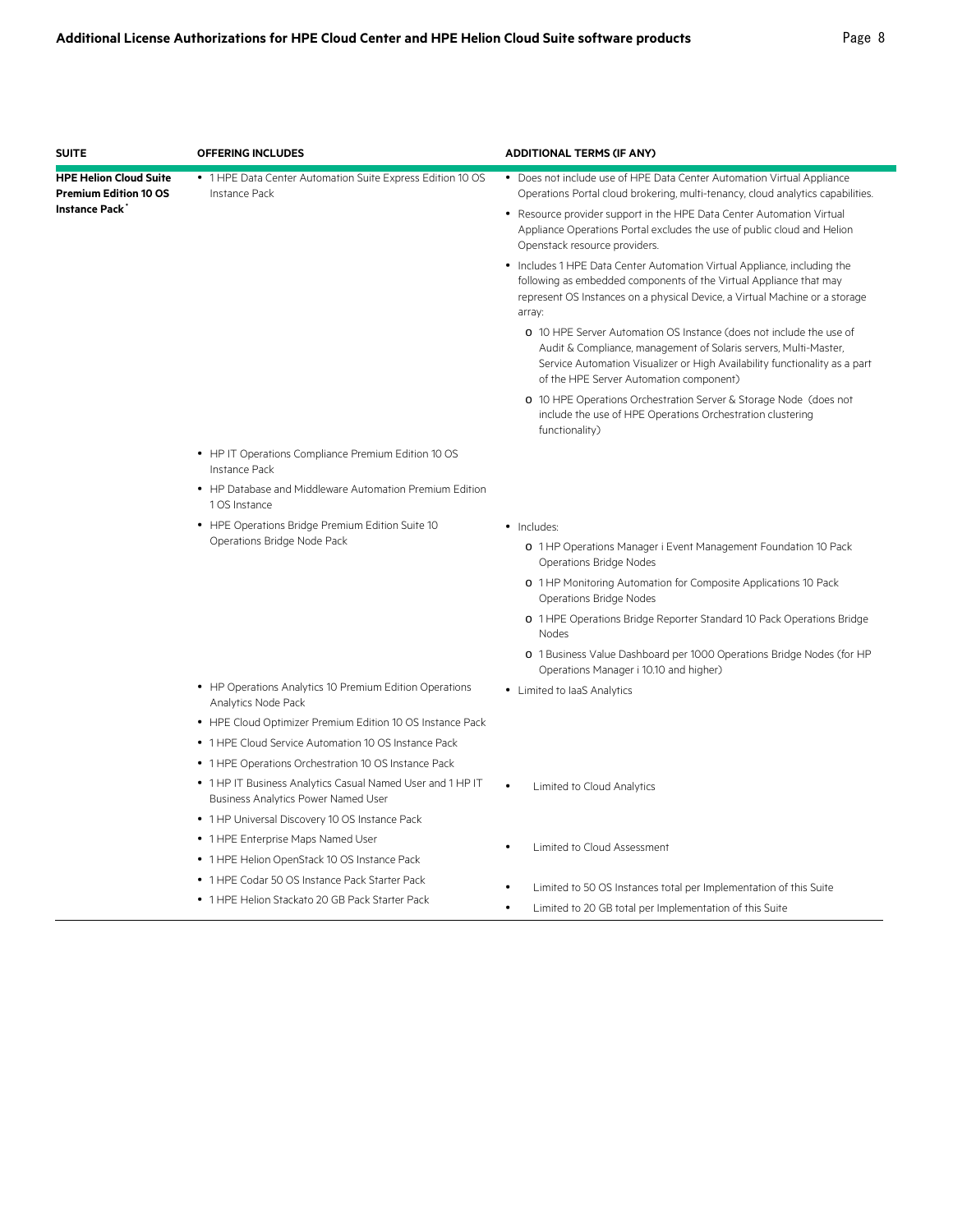| <b>SUITE</b>                                                   | <b>OFFERING INCLUDES</b>                                                                                 | <b>ADDITIONAL TERMS (IF ANY)</b>                                                                                                                                                                                                                                 |
|----------------------------------------------------------------|----------------------------------------------------------------------------------------------------------|------------------------------------------------------------------------------------------------------------------------------------------------------------------------------------------------------------------------------------------------------------------|
| <b>HPE Helion Cloud Suite</b><br><b>Ultimate Edition 10 OS</b> | • 1 HPE Data Center Automation Suite Express Edition 10 OS<br>Instance Pack                              | • Does not include use of HPE Data Center Automation Virtual Appliance<br>Operations Portal cloud brokering, multi-tenancy, cloud analytics capabilities.                                                                                                        |
| Instance Pack                                                  |                                                                                                          | • Resource provider support in the HPE Data Center Automation Virtual<br>Appliance Operations Portal excludes the use of public cloud and Helion<br>Openstack resource providers.                                                                                |
|                                                                |                                                                                                          | • Includes 1 HPE Data Center Automation Virtual Appliance, including the<br>following as embedded components of the Virtual Appliance that may<br>represent OS Instances on a physical Device, a Virtual Machine or a storage<br>array:                          |
|                                                                |                                                                                                          | o 10 HPE Server Automation OS Instance (does not include the use of<br>Audit & Compliance, management of Solaris servers, Multi-Master,<br>Service Automation Visualizer or High Availability functionality as a part<br>of the HPE Server Automation component) |
|                                                                |                                                                                                          | o 10 HPE Operations Orchestration Server & Storage Node (does not<br>include the use of HPE Operations Orchestration clustering<br>functionality)                                                                                                                |
|                                                                | • HP IT Operations Compliance Ultimate Edition 10 OS<br><b>Instance Pack</b>                             |                                                                                                                                                                                                                                                                  |
|                                                                | • HP Database and Middleware Automation Ultimate Edition<br>1 OS Instance                                |                                                                                                                                                                                                                                                                  |
|                                                                | • HPE Network Automation Ultimate Edition 1 Node                                                         |                                                                                                                                                                                                                                                                  |
|                                                                | • HPE Operations Bridge Ultimate Edition Suite version 3 10                                              | · Includes:                                                                                                                                                                                                                                                      |
|                                                                | Operations Bridge Node Pack                                                                              | o 1HP Operations Manager i Event Management Foundation 10 Pack<br><b>Operations Bridge Nodes</b>                                                                                                                                                                 |
|                                                                |                                                                                                          | o 1HP Monitoring Automation for Composite Applications 10 Pack<br>Operations Bridge Nodes                                                                                                                                                                        |
|                                                                |                                                                                                          | o 1 HPE Operations Bridge Reporter Advanced 10 Pack Operations Bridge<br>Nodes                                                                                                                                                                                   |
|                                                                |                                                                                                          | o 1 Business Value Dashboard per 1000 Operations Bridge Nodes (for HP<br>Operations Manager i 10.10 and higher)                                                                                                                                                  |
|                                                                |                                                                                                          | o 1 HPE Operations Orchestration 10 Pack Operations Bridge Nodes                                                                                                                                                                                                 |
|                                                                |                                                                                                          | o 1HP Operations Bridge Topology Based Event Correlation Add-on 10<br>Pack Operations Bridge Nodes                                                                                                                                                               |
|                                                                |                                                                                                          | o 1 HP Operations Analytics Ultimate Edition 10 Pack Operations Bridge<br>Nodes (limited to laaS Analytics)                                                                                                                                                      |
|                                                                |                                                                                                          | o 1 Business Value Dashboard per 1000 Operations Bridge Nodes (for HP<br>Operations Manager i 10.10 and higher)                                                                                                                                                  |
|                                                                |                                                                                                          | o 1 HPE Cloud Optimizer Premium Edition 10 Pack Operations Bridge<br>Nodes                                                                                                                                                                                       |
|                                                                |                                                                                                          | o 1 HP Universal Discovery 10 Pack Operations Bridge Nodes                                                                                                                                                                                                       |
|                                                                | • HP Operations Bridge System Collector Add-on 10<br>Operations Bridge Node Pack                         | o 1 HP Universal CMDB Automated Service Modeling Mapped Service                                                                                                                                                                                                  |
|                                                                | • 1 HPE Cloud Service Automation 10 OS Instance Pack                                                     |                                                                                                                                                                                                                                                                  |
|                                                                |                                                                                                          |                                                                                                                                                                                                                                                                  |
|                                                                | • 1 HPE Operations Orchestration 10 OS Instance Pack                                                     |                                                                                                                                                                                                                                                                  |
|                                                                | • 1 HP IT Business Analytics Casual Named User and 1 HP IT<br><b>Business Analytics Power Named User</b> | • Limited to Cloud Analytics                                                                                                                                                                                                                                     |
|                                                                | • 1 HPE Enterprise Maps Named User                                                                       | • Limited to Cloud Assessment                                                                                                                                                                                                                                    |
|                                                                | • 1 HPE Helion OpenStack 10 OS Instance Pack                                                             |                                                                                                                                                                                                                                                                  |
|                                                                | • 1 HPE Codar 10 OS Instance Pack                                                                        |                                                                                                                                                                                                                                                                  |
|                                                                | • 1 HPE Helion Stackato 20 GB Pack Starter Pack                                                          | • Limited to 20 GB total per Implementation of this Suite                                                                                                                                                                                                        |
|                                                                | • 1 HPE Propel Portal Premium Edition 10 User Pack                                                       |                                                                                                                                                                                                                                                                  |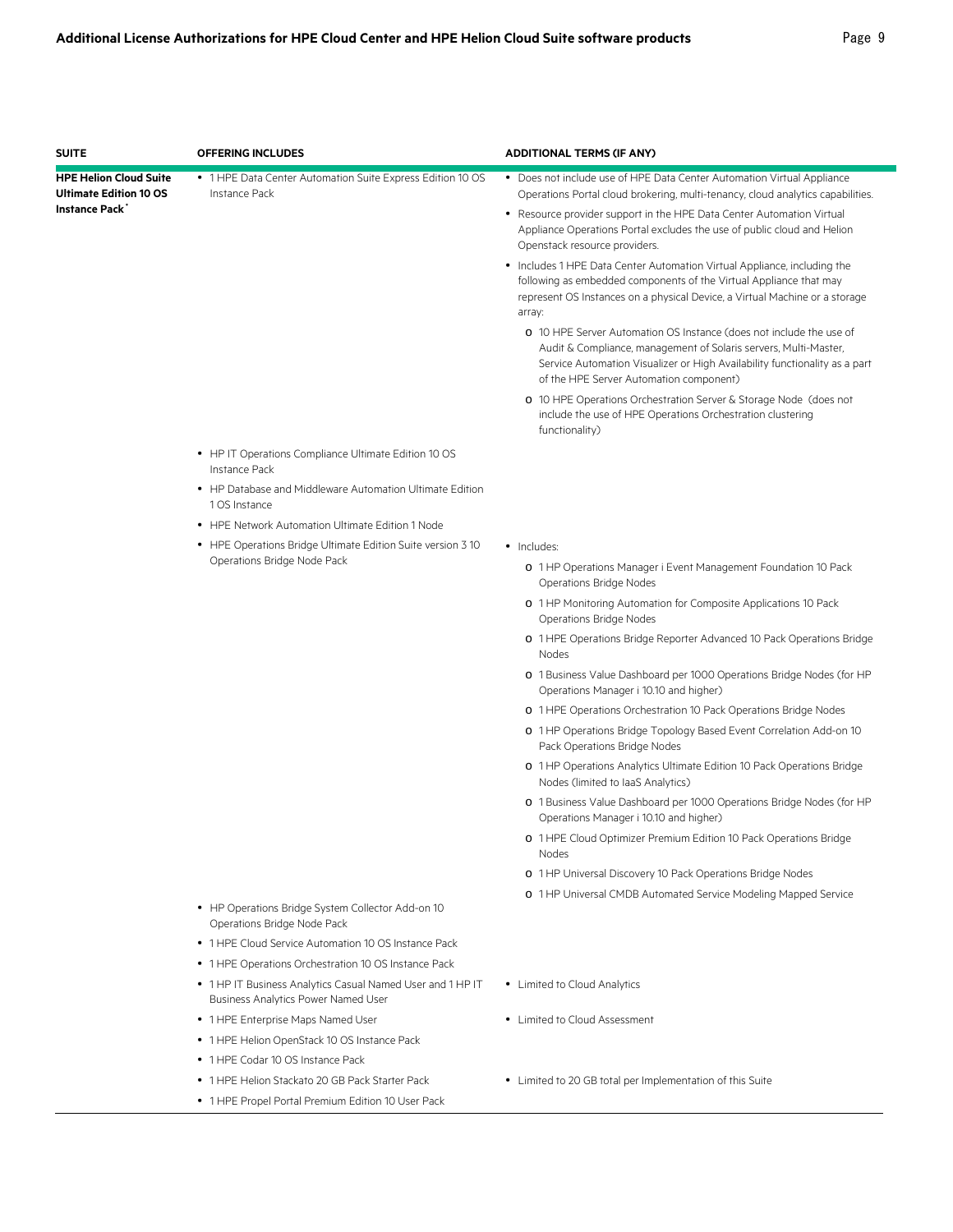| <b>SUITE</b>                                                                                  | <b>OFFERING INCLUDES</b>                                                                                                                                                                                                                                                                               | <b>ADDITIONAL TERMS (IF ANY)</b>                                                                                                                                                                                                                                                                                                     |
|-----------------------------------------------------------------------------------------------|--------------------------------------------------------------------------------------------------------------------------------------------------------------------------------------------------------------------------------------------------------------------------------------------------------|--------------------------------------------------------------------------------------------------------------------------------------------------------------------------------------------------------------------------------------------------------------------------------------------------------------------------------------|
| <b>HPE Hybrid Cloud</b><br><b>Management Suite</b><br><b>Express Edition 10 Unit</b><br>Pack" | • 1 HPE Cloud Service Automation 10 OS Instance Pack<br>• 1 HPE Operations Orchestration Virtual Machine 10 Node<br>Pack<br>• 1 HP IT Business Analytics Casual Named User and 1 HP IT<br><b>Business Analytics Power Named User</b><br>• 1 HPE Cloud Optimizer Premium Edition 10 OS Instance<br>Pack | • For this Suite, 1 Unit equals:<br>o 1 Operating System Instance, or<br>o 5 Containers, or<br>o 5 Public Cloud Service Instances, or<br>o 10 Edge Deviced / IoT Nodes<br>• There is no separate entitlement to specific components inside the Suite.<br>Only specific capabilities provided by components in context of the Suite's |
|                                                                                               | • 1 HP Universal CMDB Foundation                                                                                                                                                                                                                                                                       | use-cases are part of the entitlement.                                                                                                                                                                                                                                                                                               |